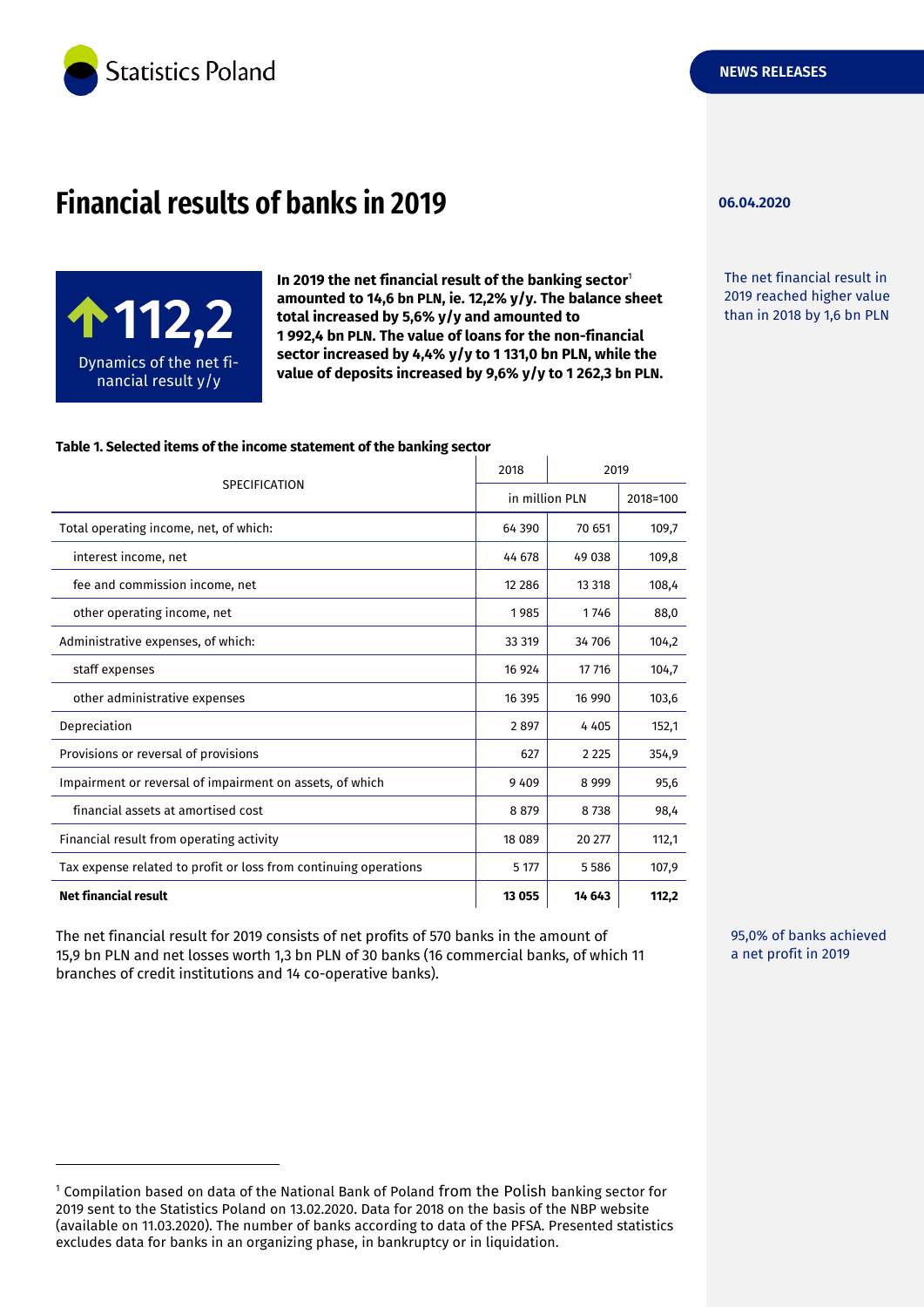#### **Chart 1. Structure of the total operating income, net (in %, changes in percentage points)**



Other operating income, net

#### **Table 2. Selected items of the balance sheet of the banking sector**

| <b>SPECIFICATION</b>                             | 31 XII 2018    | 31 XII 2019   |                    |
|--------------------------------------------------|----------------|---------------|--------------------|
|                                                  | in million PLN |               | 31 XII<br>2018=100 |
| <b>Balance sheet total, of which</b>             | 1886 674       | 1992375       | 105,6              |
| financial assets at amortised cost               | 1343839        | 1419 188      | 105,6              |
| Total liabilities, of which                      | 1682673        | 1782 117      | 105,9              |
| financial liabilities measured at amortised cost | 1618808        | 1 7 1 7 7 5 2 | 106,0              |
| Equity                                           | 204 001        | 210 258       | 103,1              |

As of December 31<sup>st</sup> 2019, the largest item of assets of the banking sector were financial assets at amortised cost which amounted to 71,2% of assets. On the liabilities side, the dominant item was financial liabilities measured at amortised cost, which amounted to 86,1% of liabilities. Share of the equity in liabilities amounted to 10,6%.

#### **Table 3. Loans<sup>2</sup> to the non-financial sector and the general government sector**

| <b>SPECIFICATION</b>                   | 31 XII 2018    | 31 XII 2019 |                    |
|----------------------------------------|----------------|-------------|--------------------|
|                                        | in million PLN |             | 31 XII<br>2018=100 |
| <b>Non-financial sector, of which:</b> | 1082980        | 1 131 001   | 104,4              |
| Corporations, of which:                | 372 615        | 383 201     | 102,8              |
| large corporations                     | 167 410        | 177 980     | 106,3              |
| <b>SME</b>                             | 205 205        | 205 220     | 100,0              |
| Households, of which:                  | 703 107        | 740 213     | 105,3              |
| housing loans                          | 417 975        | 445 470     | 106,6              |
| consumer loans to individuals          | 159 030        | 167 091     | 105,1              |
| General government sector              | 87 177         | 88 002      | 100,9              |

Value of loans for the nonfinancial sector increased by 48,0 bn PLN (of which households – 37,1 bn PLN)

Increase of the balance sheet total by 105,7 bn PLN,

of which equity by 6,3 bn PLN

-

<sup>2</sup> Portfolio B, gross carrying amount.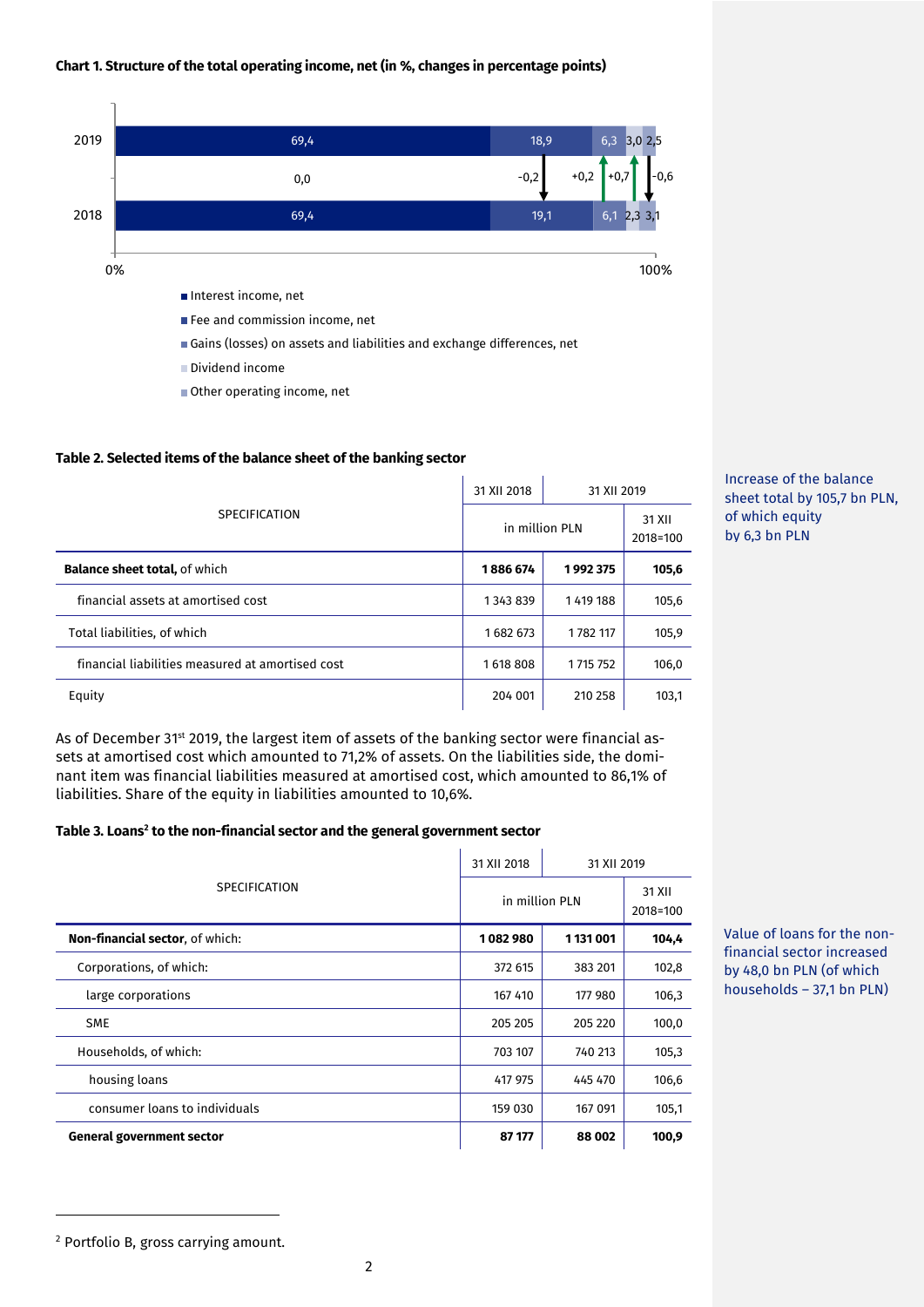Loans for corporations were in most (53,6%) contracted by SME. Housing loans (of which 98,3 bn PLN linked with CHF/PLN exchange rate) and consumer loans to individuals together amounted to 82,8% of loans for households.

|                           | 31 XII 2018   | 31 XII 2019    |                    |
|---------------------------|---------------|----------------|--------------------|
| SPECIFICATION             |               | in million PLN | 31 XII<br>2018=100 |
| <b>Total</b>              | 1234 676      | 1347533        | 109,1              |
| current                   | 777 846       | 899 131        | 115,6              |
| term                      | 456 829       | 448 401        | 98,2               |
| Non-financial sector      | 1 1 5 1 2 2 8 | 1262294        | 109,6              |
| current                   | 721 221       | 833 605        | 115,6              |
| term                      | 430 007       | 428 689        | 99,7               |
| General government sector | 83 4 48       | 85 239         | 102,1              |
| current                   | 56 625        | 65 526         | 115,7              |
| term                      | 26 822        | 19 712         | 73,5               |

**Table 4. Deposits of the non-financial sector and the general government sector**



Share of term deposits in the total amount of non-financial sector and general government sector deposits decreased y/y by 3,7 p. p. (to 33,3%). Share of term deposits in deposits of these two sectors separately decreased y/y accordingly by 3,4 p. p. and 9,0% (to 34,0% and 23,1%).

## **Chart 2. Difference between the value of receivables (of which loans) and the value of liabilities (of which deposits) of the banking sector towards non-financial sector and general government sector (as of the end of the given quarter)**

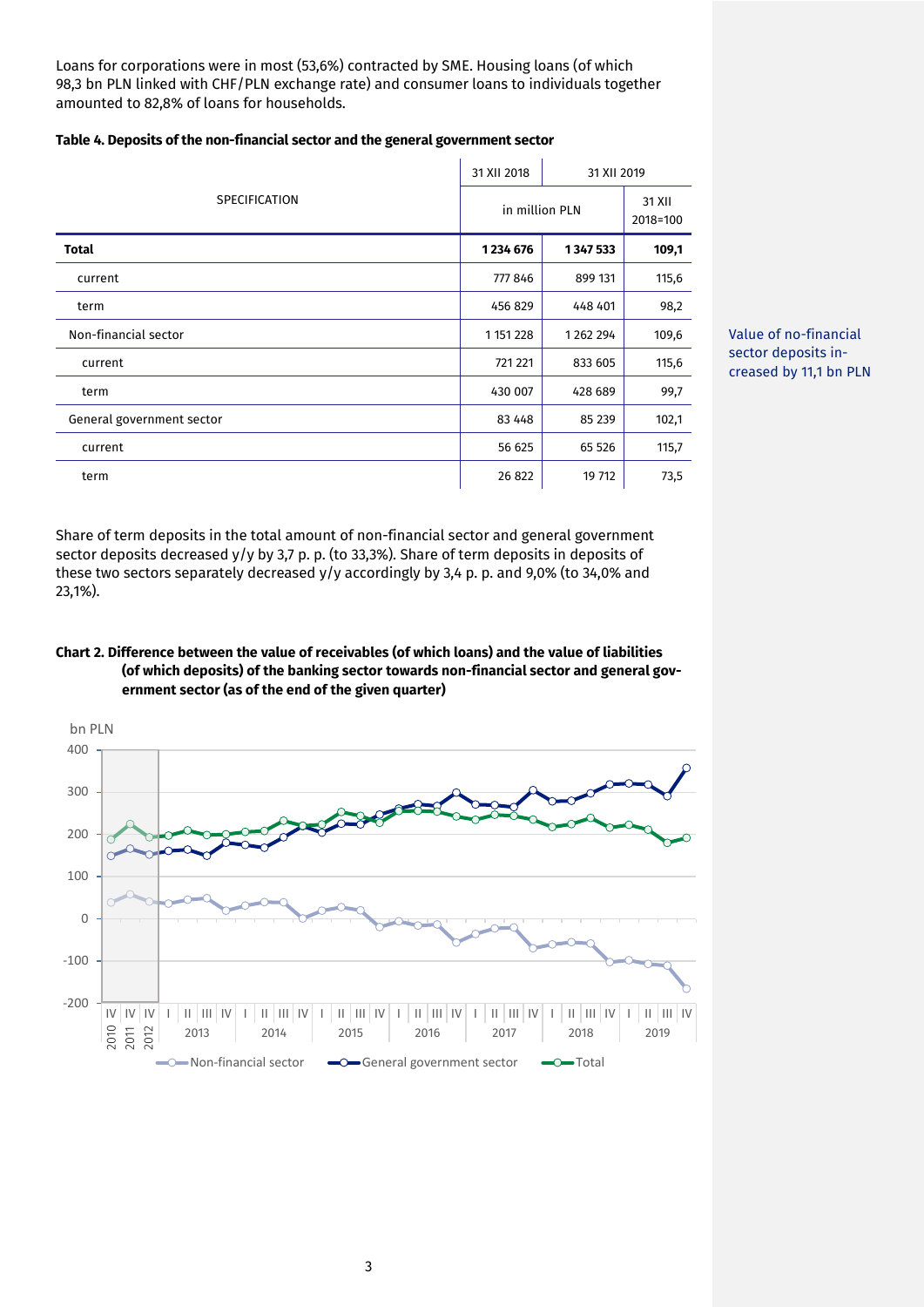| <b>SPECIFICATION</b>                            | 2018                | 2019 | Change |
|-------------------------------------------------|---------------------|------|--------|
|                                                 | as of December 31st |      |        |
| Total                                           | 612                 | 600  | $-12$  |
| Commercial banks                                | 63                  | 62   | -1     |
| with majority share of polish equity            | 13                  | 13   |        |
| with majority share of foreign equity, of which | 50                  | 49   | -1     |
| with 100% share of foreign equity, of which     | 40                  | 39   | $-1$   |
| branches of credit institutions                 | 31                  | 32   | $+1$   |
| Co-operative banks                              | 549                 | 538  | $-11$  |

#### **Table 5. Number of banks by legal form and ownership structure**

In 2019 two new commercial banks began operating activity, one in the form of a joint-stock company with a majority share of foreign equity and one branch of a credit institution. Additionally, one bank with 100% share of foreign equity changed legal form from a joint-stock company into a branch of a credit institution, one bank a joint-stock company with a majority share of foreign equity merged with another bank with a majority share of foreign equity, one branch of a credit institution changed into other branch of credit institution, one bank with 100% share of foreign equity and one branch of a credit institution were liquidated. As a result, the number of commercial banks decreased by 1 bank. The number of co-operative banks decreased as a result of the merger of 10 co-operative banks with other co-operative banks and the bankruptcy of one co-operative bank.